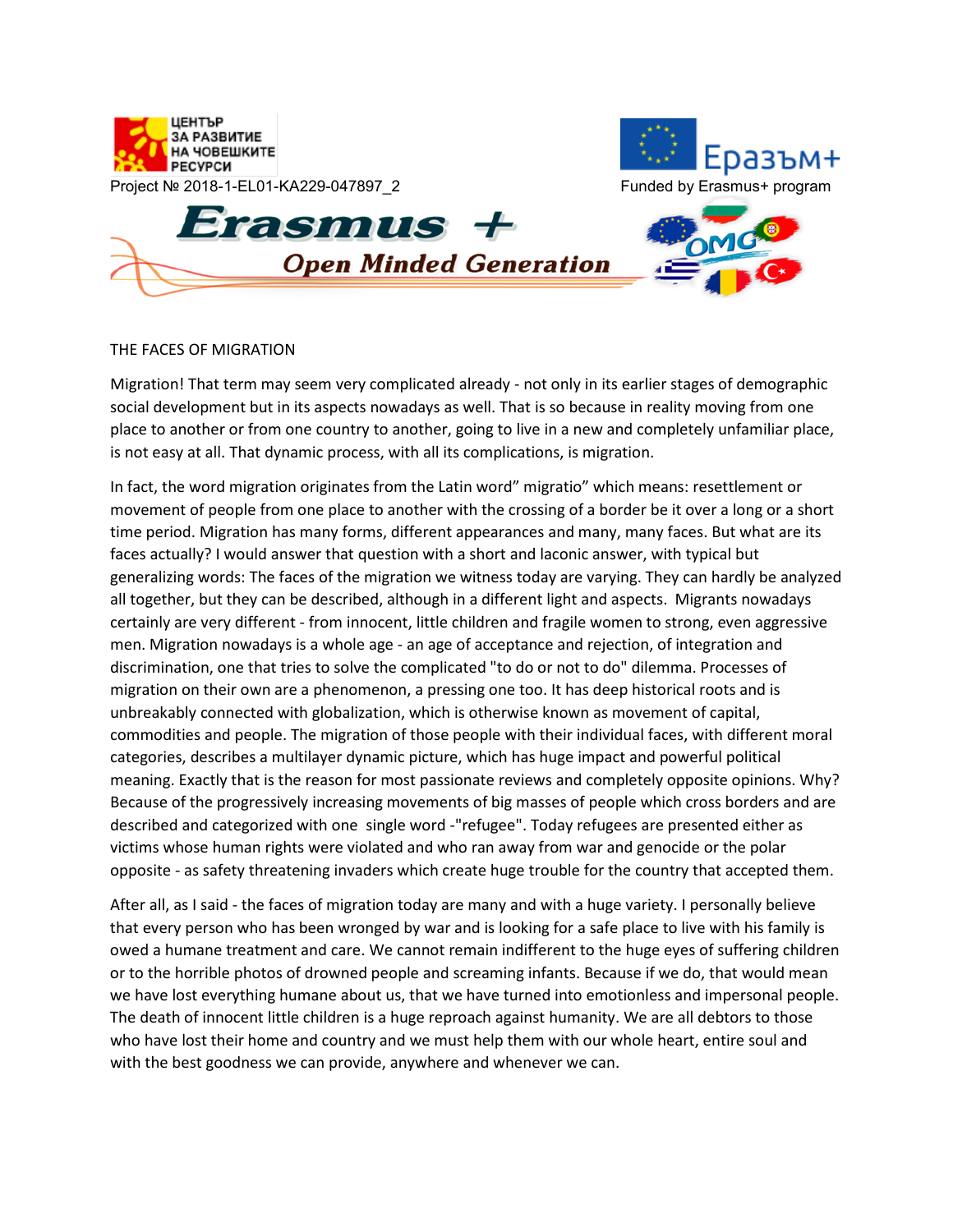

Refugees are in fact in an unfavorable situation. They have run away from their homeland which has become an arena of bloody battles and horrible wars. They have lost the protection of their human rights, they have lost their home, they have lost everything while running away in panic from the horrors of the bloodshed. That part of the refugees is forced to run away due to the wars in Syria, other countries in the Middle East and Northern Africa. Women and children who have lost everything - home, property, relatives. Those are people with no future, with absolutely no perspective. They leave their country with an intent to find better living conditions despite the risk of losing their most valuable possession - their life. That is why we cannot and should not refuse to help those who are looking for salvation in a better and more peaceful world. There is nothing better than being humane, compassionate and helping. There is nothing greater and more powerful than being human. The tragedy of these tortured refugees should mobilize and unite European institutions in the search for a solution of the problem and should not generate hatred outbursts towards refugees.

Another part of the migrating groups are the young and highly educated people which have gone on a search for a new way of life with different conditions. These are people whose aim is the rich western countries in Europe. They represent the so called economical migration in the foundation of which stand economic interests. That is how it should be! Let everyone realize their own aims and follow their own interests if of course they are doing no harm. Let everyone discover their own happiness and make their dreams a reality! It would be more than useful for the growth of the economy if foreign specialists were to come.

Now we come to a certain group of migrants (although a smaller part) which is grasped by fanaticism and violence. These are paid people, trained to kill and to fill humanity with fear and confusion. These are cruel, malicious people who have lost everything humane about them. They mix up with the other groups of migrants and successfully arrive in Europe where they commit their hellish doings-blowing up railway stations, stadiums, theaters and other place where many people tend to go. Why was all that necessary? Why is it necessary that the whole world tremble and be in mourning, why must there be so many lost lives? World terrorism makes us all more or less despise all the migrants in Europe. This is where we reach the other end-being negative towards migrants because no country wants its safety put to risk. Despite Angela Merkel's call that all immigrants will be accepted into Germany. Despite that the immigrants in Europe are now approximately half a million people. In some countries, members of the EU like Hungary, Austria, Slovenia and Bulgaria huge fences are being built in order to prevent people from coming in. It is nice that our country is handling with the immigrant stream and for now there are not that many people stacking. Will that remain the same? Who knows? One thing is undoubtedly a must-do: international forces must immediately cease fire not only in Syria but everywhere in the world.